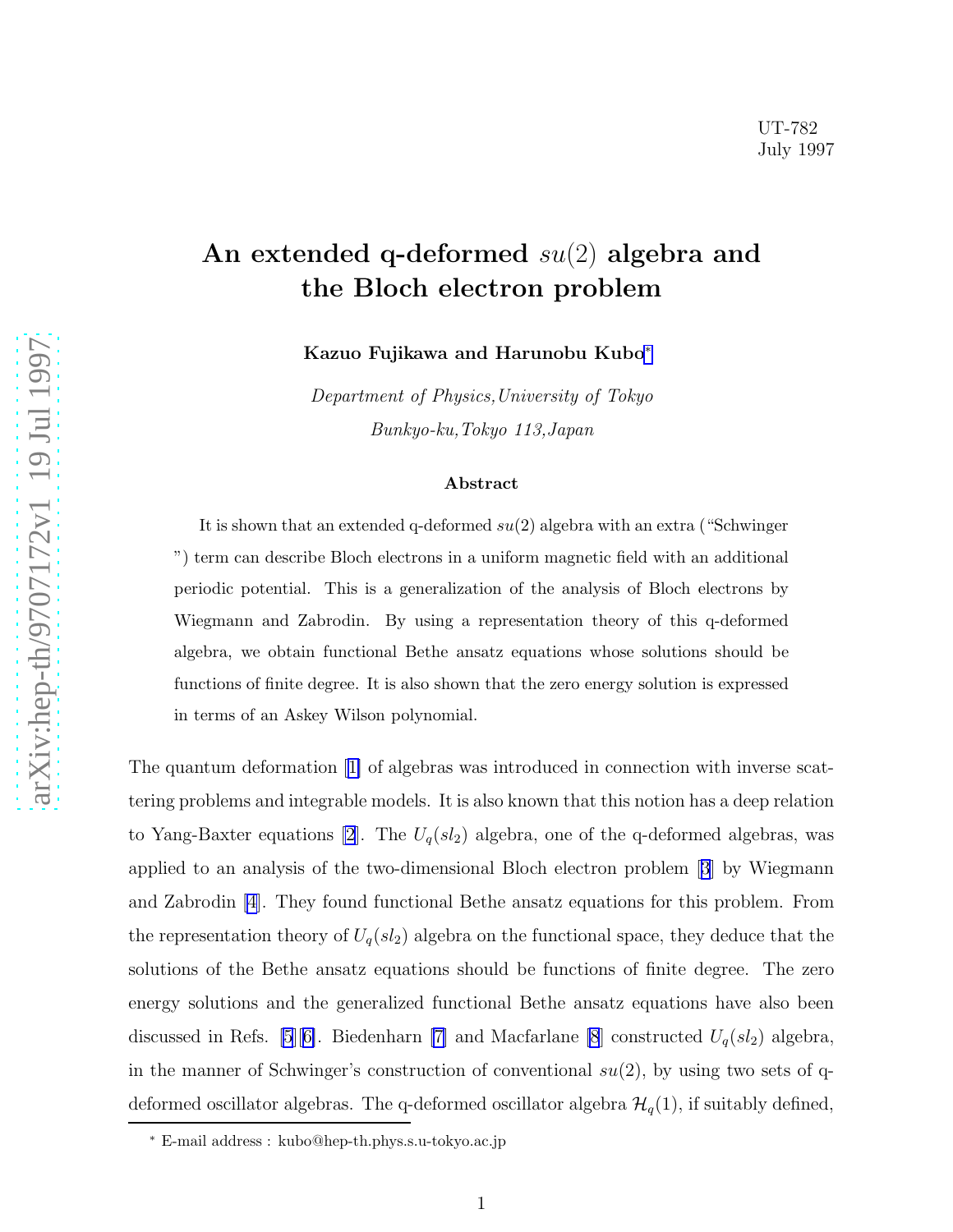<span id="page-1-0"></span>supports the Hopf structure [\[9](#page-9-0)] [\[10](#page-9-0)]. A method to construct a representation of  $\mathcal{H}_q(1)$ , which is manifestly free of negative norm, was proposed [\[11\]](#page-9-0). This representation of  $\mathcal{H}_q(1)$ wasused to analyze the phase operator problem  $[12]$   $[13]$  $[13]$  $[13]$  of the photon by using a notion of index[[14](#page-9-0)].

Recently,an extended q-deformed  $su(2)$  algebra was proposed [[15\]](#page-10-0) by using a representation of the above q-deformed oscillator algebra, which is manifestly free of negative norm. This construction is a one parameter generalization (the Casimir degree of freedom " $n_0$ ")of the construction of Biedenharn [[7\]](#page-9-0) and Macfarlane [\[8](#page-9-0)]. It is reduced to conventional  $U_q(sl_2)$  if one fixes the Casimir to a specific value. This algebra has an additional term in commutation relations of  $U_q(sl_2)$ , which we tentatively called as " Schwinger term", since this extra term was originally introduced to maintain the representation free ofnegative norm for the deformation parameter  $q$  at a root of unity [[15](#page-10-0)]. This extended q-deformed  $su(2)$  algebra can be realized on a functional space which is analogous to the conventional functional realization of  $U_q(sl_2)$ , but it contains an additional one parameter degree of freedom corresponding to the Casimir freedom . In a manner similar to the case of  $U_q(sl_2)$  algebra, we can construct a cyclic representation from the functional realization of the extended q-deformed  $su(2)$  algebra. The non-linear correspondence [[16\]](#page-10-0) between this algebra and q-deformed oscillator algebra was found in their cyclic representations and functional realizations [\[17](#page-10-0)][[18\]](#page-10-0). Other aspects of q-deformed oscillator algebraand the extended q-deformed  $su(2)$  algebra have also been discussed in Ref [[19](#page-10-0)].

In this paper, we show that the extended q-deformed  $su(2)$  algebra is used to describe a one-parameter generalization of the Wiegmann and Zabrodin analysis of the Bloch electron problem, in which an extra periodic potential appears in addition to the uniform magnetic field. Firstly, we summarize the notations of the extended q-deformed  $su(2)$ algebra with a "Schwinger term". Defining relations of the algebra are,

$$
[S_{\pm}, S_3] = \mp S_{\pm},
$$
  
\n
$$
[S_{+}, S_{-}] = [2S_3] + 4[n_0] \sin \pi \theta \sin 2\pi \theta [S_3] [\mathcal{C} + \frac{1}{2}],
$$
\n(1)

where

$$
[x] = \frac{q^x - q^{-x}}{q - q^{-1}}.\tag{2}
$$

The operator C commutes with all other quantities, and C is fixed at  $2C + 1 = 2j + 1 - 2n_0$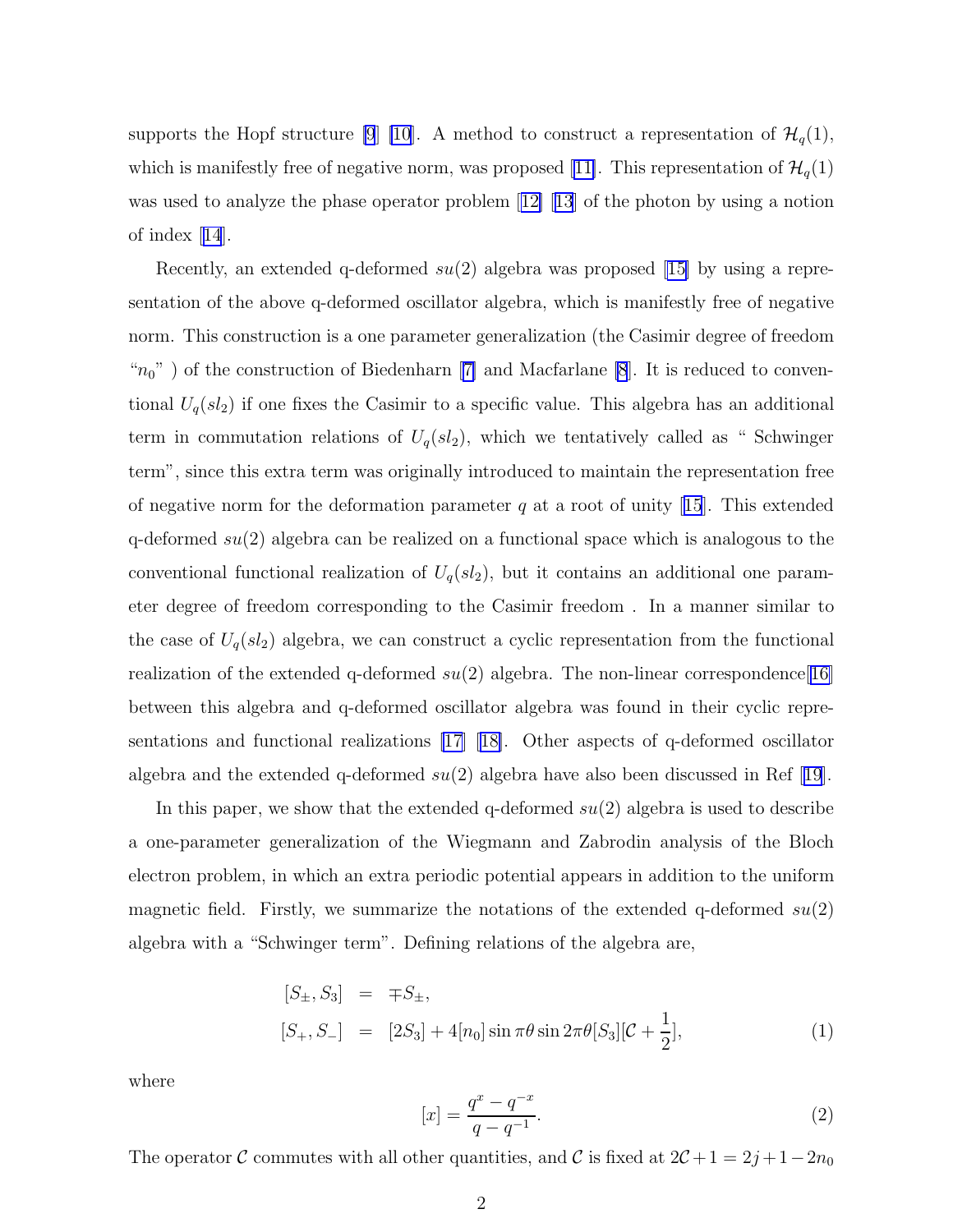fora  $2j + 1$  dimensional representation of this algebra [[15](#page-10-0)]. We note that the algebra (1) for

$$
q = e^{2\pi i \theta},\tag{3}
$$

with an arbitrary real  $\theta$  and for an arbitrary number  $n_0$  has a  $2j + 1$  dimensional highest weight representation.

The  $2j + 1$  dimensional highest weight representation of the algebra [\(1](#page-1-0)) can also be realized by q−difference equations as

$$
\tilde{S}_{+}\psi(z) = (q - q^{-1})^{-1}z(q^{2j - n_0}\psi(q^{-1}z) - q^{-2j + n_0}\psi(qz)) + z[n_0]\psi(z),
$$
  
\n
$$
\tilde{S}_{-}\psi(z) = -(q - q^{-1})^{-1}z^{-1}(q^{n_0}\psi(q^{-1}z) - q^{-n_0}\psi(qz)) + z^{-1}[n_0]\psi(z),
$$
\n(4)  
\n
$$
q^{\tilde{S}_3}\psi(z) = q^{-j}\psi(qz),
$$

where  $\psi(z)$  is a polynomial of degree 2j. This representation satisfies the highest weight condition  $\tilde{S}_+ z^{2j} = 0$  and the lowest weight condition  $\tilde{S}_- \cdot 1 = 0$ . The representation of (4) for the bases,  $z^{j+m}$ ,  $m = j, j - 1, \dots, -j$ , is given by

$$
\tilde{S}_{+}z^{j+m} = ([j - m - n_{0}] + [n_{0}])z^{j+m+1},
$$
  
\n
$$
\tilde{S}_{-}z^{j+m} = ([j + m - n_{0}] + [n_{0}])z^{j+m-1},
$$
  
\n
$$
q^{\tilde{S}_{3}}z^{j+m} = q^{m}z^{j+m}.
$$
\n(5)

This representation is related to the standard  $2j+1$  dimensional representation  $S_{\pm}$ ,  $S_3$  by a non-unitary similarity transformation  $S_{\pm} = A^{-1} \tilde{S}_{\pm} A$ ,  $S_3 = \tilde{S}_3$  [[15\]](#page-10-0). We will come back to this point later. For a specific deformation parameter  $q = \exp[\pi i P/Q]$  for mutually co-prime integers  $\boldsymbol{P}$  and  $\boldsymbol{Q}$  , we can define a cyclic representation, which is obtained by putting  $z = q^k$ ,  $(k = 1, 2, \dots, 2Q)$ , in (4). There are 2Q bases  $\psi_k \equiv \psi(q^k)$  which satisfy  $\psi_{k+2Q} = \psi_k$ , and we have

$$
\rho(S_+) \psi_k = (q - q^{-1})^{-1} (-q^{k-2j+n_0} \psi_{k+1} + q^{k+2j-n_0} \psi_{k-1}) + q^k [n_0] \psi_k,
$$
  
\n
$$
\rho(S_-) \psi_k = (q - q^{-1})^{-1} (q^{-k-n_0} \psi_{k+1} - q^{-k+n_0} \psi_{k-1}) + q^{-k} [n_0] \psi_k,
$$
  
\n
$$
q^{\rho(S_3)} \psi_k = q^{-j} \psi_{k+1}.
$$
\n(6)

Itis confirmed that this cyclic representation  $\rho(S)$  satisfies the algebra ([1\)](#page-1-0). Note that  $2j + 1$ , P and Q are independent integers. In the original construction in [\[15\]](#page-10-0), we chose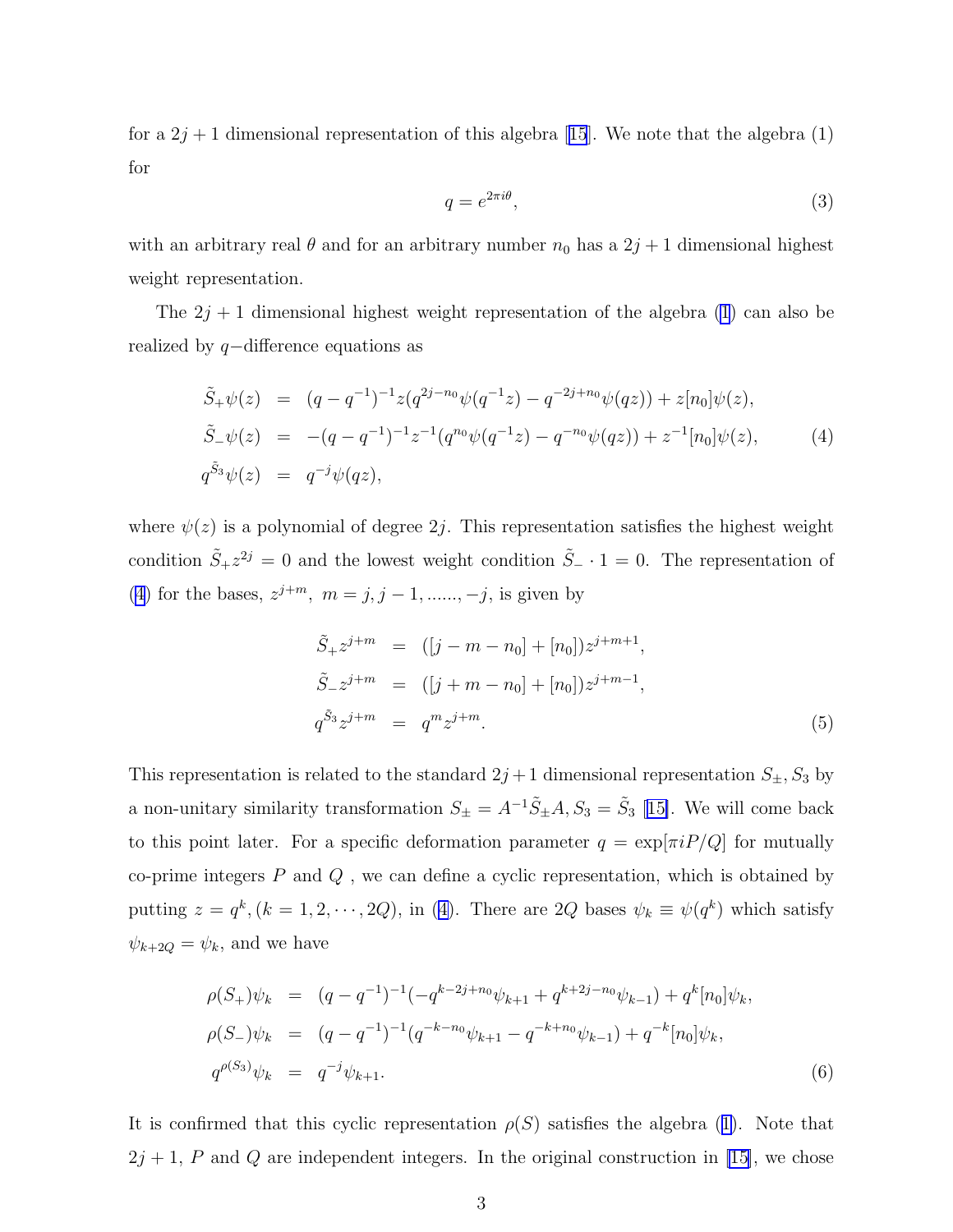<span id="page-3-0"></span> $n_0$  such that

$$
[n_0] = \frac{\sin \pi n_0 \frac{P}{Q}}{\sin \pi \frac{P}{Q}} = \frac{1}{|\sin \pi \frac{P}{Q}|},\tag{7}
$$

to avoid the negative norm in the standard  $2j + 1$  dimensional representation.

We now consider tight-binding two-dimensional electrons in a magnetic field with an additional periodic potential

$$
H = V_1 T_x + V_1 T_x^{\dagger} + V_2 T_y + V_2 T_y^{\dagger} + V_3 U + V_3^* U^{\dagger}, \tag{8}
$$

where the parameters  $V_1$  and  $V_2$  are real, and  $V_3$  is a complex number.

$$
T_x = \sum_{m,n} c_{m+1,n}^\dagger c_{m,n} e^{i\theta_{m,n}^x}, \quad T_y = \sum_{m,n} c_{m,n+1}^\dagger c_{m,n} e^{i\theta_{m,n}^y}, \quad U = \sum_{m,n} q^{m+n} c_{m,n}^\dagger c_{m,n}.
$$
 (9)

Here  $c_{m,n}$  is the annihilation operator for an electron at site  $(m, n)$ , and we choose a very specific diagonal potential  $U$  containing the parameter  $q$  for later convenience. We assumed that the constant phase factors of  $V_1$  and  $V_2$  can be absorbed into the gauge potentials  $\theta_{m,n}^x$  and  $\theta_{m,n}^y$ . The gauge potentials  $\theta_{m,n}^x$  and  $\theta_{m,n}^y$  are related to a flux per plaquette  $\phi_{m,n}$  at  $(m, n)$  by

$$
rot_{m,n}\theta = \Delta_x \theta_{m,n}^y - \Delta_y \theta_{m,n}^x = 2\pi \phi_{m,n},\tag{10}
$$

where the difference operators  $\Delta_x$  and  $\Delta_y$  operate on a lattice function  $f_{m,n}$  as

$$
\Delta_x f_{m,n} = f_{m+1,n} - f_{m,n}, \quad \Delta_y f_{m,n} = f_{m,n+1} - f_{m,n}.
$$
\n(11)

The Hamiltonian (8) is invariant under the following gauge transformation,

$$
c_i \to \Omega_i c_i, \quad e^{i\theta_{i,j}} \to \Omega_i e^{i\theta_{i,j}} \Omega_j^{-1}, \quad |\Omega_i| = 1. \tag{12}
$$

In the following, we assume that the magnetic field is uniform and rational,  $-\phi_{m,n} = \phi =$  $P/Q$  with mutually prime integers  $P$  and  $Q$ . We can then take a diagonal gauge specified by

$$
\theta_{m,n}^x = \pi \phi(m+n), \quad \theta_{m,n}^y = -\pi \phi(m+n+1). \tag{13}
$$

In this diagonal gauge, if we choose the parameter  $q$ , which is later identified with the deformation parameter of q-deformed algebra, as a root of unity

$$
q^{2Q} = 1, \quad q = e^{i\pi \frac{P}{Q}}, \quad P, Q \in Z,
$$
 (14)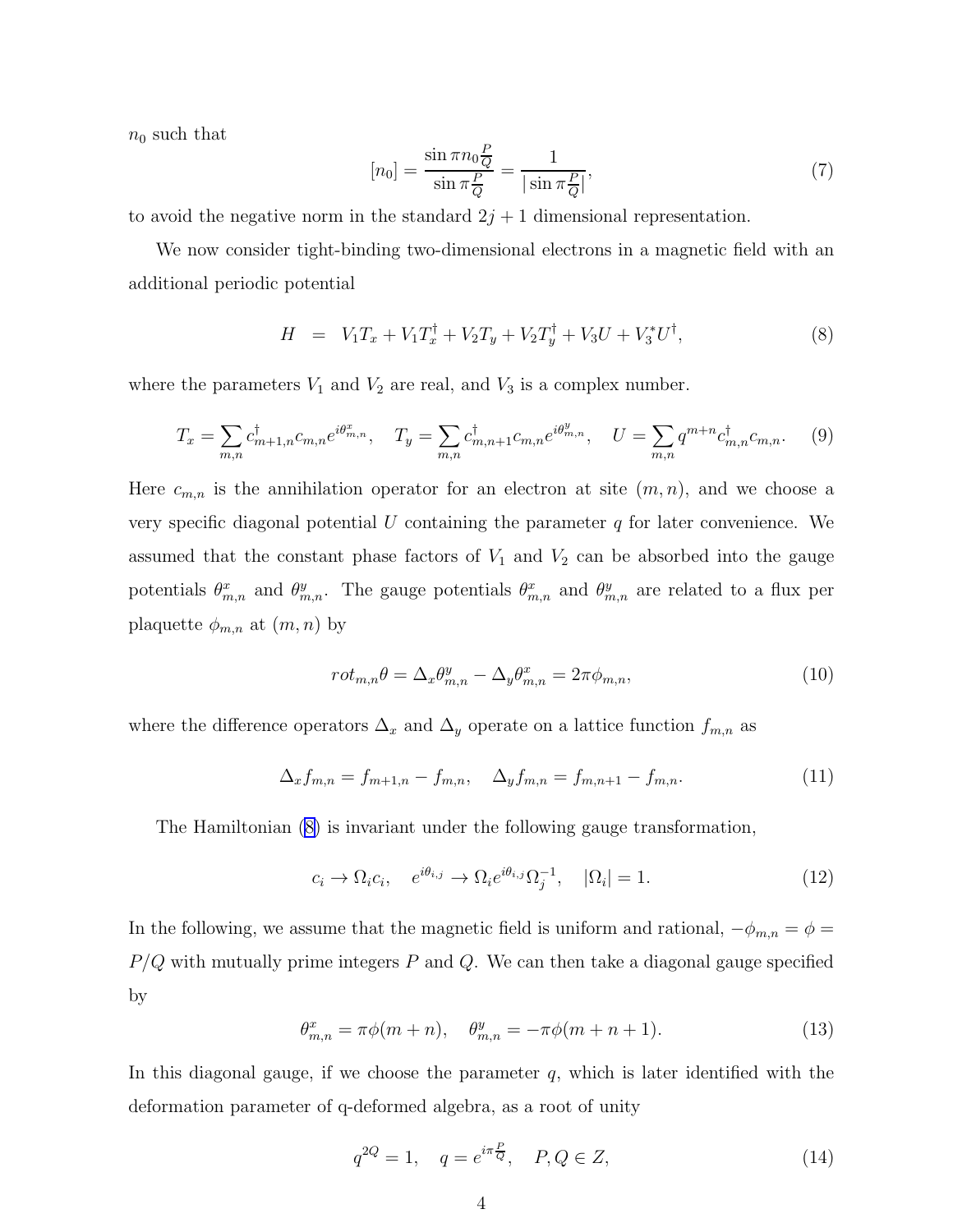<span id="page-4-0"></span>the Hamiltonian becomes periodic along  $(1, 1)$  and  $(1, -1)$  directions; the period in  $(1, 1)$ direction is 2Q. We can then use the Bloch theorem with momenta  $p_+$  and  $p_-\$  for one particle states

$$
|\Phi(p_+, p_-)\rangle = \sum_{m,n} \Psi_{m,n}(p_+, p_-) c_{m,n}^\dagger |0\rangle,\tag{15}
$$

where

.

$$
\Psi_{m,n}(\mathbf{p}) = e^{ip_{-}(m-n)+ip_{+}(m+n)}\psi_{m+n}(\mathbf{p}),
$$
\n(16)

$$
\psi_{k+2Q}(\mathbf{p}) = \psi_k(\mathbf{p}), \quad k = 1, \cdots, 2Q. \tag{17}
$$

Note that the "periodic potentials" in the present problem (8) depend only on the combination  $m + n$  which is the reason why we have  $\psi_{m+n}(\mathbf{p})$ . The Schrödinger equation,  $H|\Phi(\mathbf{p})\rangle = E|\Phi(\mathbf{p})\rangle$ , is written on the basis  $\psi_k$  as follows

$$
(V_1 q^{k-1} e^{-i(p_{-}+p_{+})} + V_2 q^{-k} e^{i(p_{-}-p_{+})}) \psi_{k-1} + (V_1 q^{-k} e^{i(p_{-}+p_{+})} + V_2 q^{k+1} e^{-i(p_{-}-p_{+})}) \psi_{k+1} + (V_3 q^k + V_3^* q^{-k}) \psi_k = E \psi_k, \quad (18)
$$

where, by noting  $\phi = P/Q$ , we used a relation,

$$
q = e^{i\pi \frac{P}{Q}} = e^{i\pi \phi}.
$$
\n(19)

Inserting  $z = q^k$  into the following functional equation and identifying  $\psi_k = \psi(q^k)$ ,

$$
(V_1 zq^{-1}e^{-i(p_{-}+p_{+})} + V_2 z^{-1}e^{i(p_{-}-p_{+})})\psi(q^{-1}z) + (V_1 z^{-1}e^{i(p_{-}+p_{+})} + V_2 zqe^{-i(p_{-}-p_{+})})\psi(qz) + (V_3 z + V_3^* z^{-1})\psi(z) = E\psi(z), (20)
$$

we recover the original Schrödinger equation  $(18)$ . In connection with our analysis below, it is crucial that a generic  $\psi(z)$  is not always written in the form of an integral power in z of finite degree. In order to get such a special  $\psi(z)$  of a finite polynomial in z, the parameters of the model need to be restricted.

Next we show that the Hamiltonian([8](#page-3-0)) with specific values of parameters can be described in terms of the generators of the extended  $su_q(2)$ . This is one of the cases in whichthe functional space consists of finite polynomials in z. In the diagonal gauge  $(13)$  $(13)$  $(13)$ , we can write the Hamiltonian as a linear combination of generators of the extended  $su_q(2)$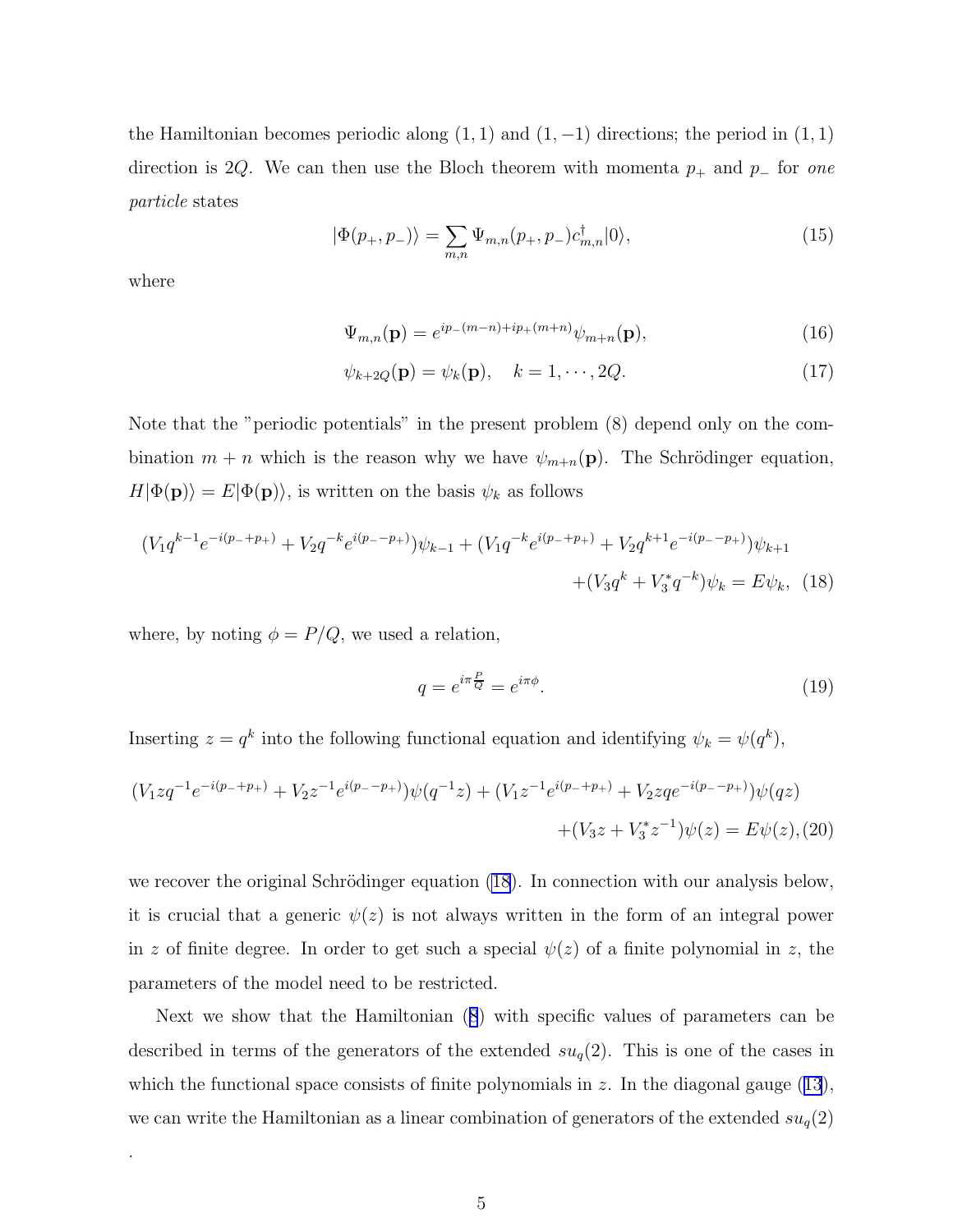<span id="page-5-0"></span>We postulate the following form of Hamiltonian with undetermined parameters a and  $\theta_\alpha,$ 

$$
H = i(q - q^{-1})a(e^{-i\theta_{\alpha}}S_{-}(n_0) + e^{i\theta_{\alpha}}S_{+}(n_0)),
$$
\n(21)

with positive  $a > 0$  and real  $\theta_{\alpha}$  to maintain H hermitian in the standard  $2j+1$  dimensional representation. Our H is a generalization of the Hamiltonian in Ref.[\[4\]](#page-9-0) for  $U_q(sl_2)$ . Note that we always have  $S_-(n_0) = S_+(n_0)^\dagger$  in the standard  $2j+1$  dimensional representation if(7) is satisfied [[15\]](#page-10-0), whereas  $S_-=S_+^{\dagger}$  is not ensured in general for  $U_q(sl_2)$  with  $n_0=0$ .

On the functional space the Hamiltonian (21) acts as

$$
H\Psi(z) = i(q - q^{-1})a(e^{-i\theta_{\alpha}}S_{-}(n_0) + e^{i\theta_{\alpha}}S_{+}(n_0))\Psi(z) = E\Psi(z).
$$
 (22)

The explicit form of this functional equation is written as (see eq.(4))

$$
ia(-e^{i\theta_{\alpha}}q^{1+n_{0}}z + e^{-i\theta_{\alpha}}q^{-n_{0}}z^{-1})\Psi(qz) + ia(e^{i\theta_{\alpha}}q^{-1-n_{0}}z - e^{-i\theta_{\alpha}}q^{n_{0}}z^{-1})\Psi(q^{-1}z) +ia(e^{-i\theta_{\alpha}}z^{-1} + e^{i\theta_{\alpha}}z)(q^{n_{0}} - q^{-n_{0}})\Psi(z) = E\Psi(z),
$$
\n(23)

where we assumed a very specific representation with  $q^{2j+1} = 1$ , which is satisfied by

$$
2j + 1 = Q \quad and \quad P = even,\tag{24}
$$

or

$$
2j + 1 = 2Q,\t(25)
$$

for  $q = e^{i\pi P/Q}$ . Here we utilized the fact that  $2j + 1$  and Q are generally independent integers. The choice  $2j + 1 = Q$ , which is also the choice in Ref. [\[4](#page-9-0)], suggests an integral j whereas  $2j + 1 = 2Q$  suggests half an odd integer j. If we identify eq.(20) with eq.(23), we obtain

$$
V_1 e^{-i(p_{-} + p_{+})} = i a e^{i\theta_{\alpha}} q^{-n_0},
$$
  
\n
$$
V_2 e^{i(p_{-} - p_{+})} = -i a e^{-i\theta_{\alpha}} q^{n_0},
$$
  
\n
$$
V_3 = i a e^{i\theta_{\alpha}} (q^{n_0} - q^{-n_0}),
$$
  
\n
$$
V_1 e^{i(p_{-} + p_{+})} = i a e^{-i\theta_{\alpha}} q^{-n_0},
$$
  
\n
$$
V_2 e^{-i(p_{-} - p_{+})} = -i a e^{i\theta_{\alpha}} q^{+n_0},
$$
  
\n
$$
V_3^* = i a e^{-i\theta_{\alpha}} (q^{n_0} - q^{-n_0}).
$$
\n(26)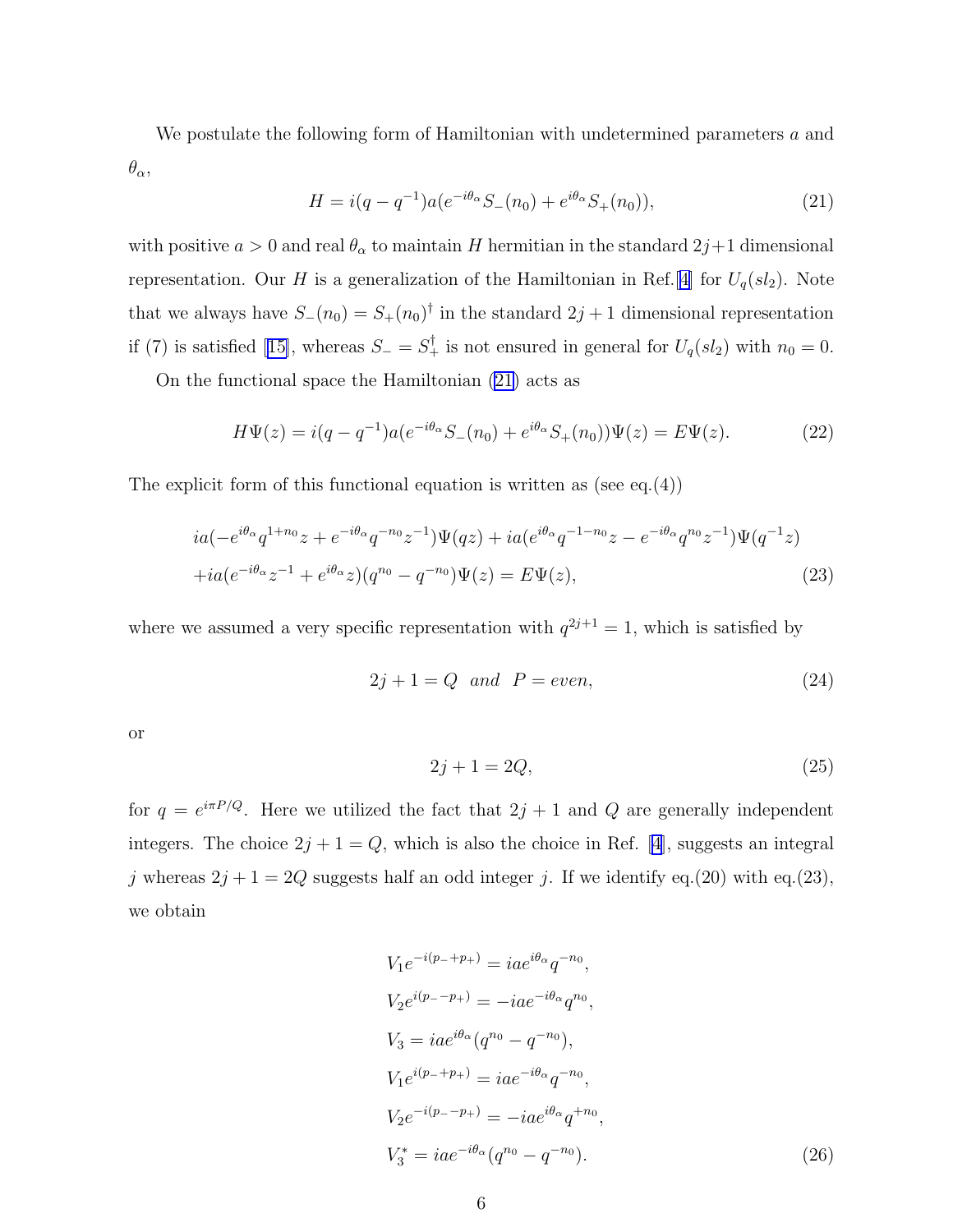It can be confirmed that the conditions in (26) are satisfied by the following choice of parameters:

$$
V_1 = V_2 = a,
$$
  
\n
$$
p_+ = \pi m_1,
$$
  
\n
$$
p_- = -\theta_\alpha + \pi m_2,
$$
  
\n
$$
V_3 \equiv 2ae^{i\theta_3} = -2ae^{i\theta_\alpha}\sin(\pi n_0 P/Q),
$$
\n(27)

with suitable  $m_1, m_2 \in \mathbb{Z}$ . In the last relation of these equations, we recalled  $\sin \pi n_0 P/Q =$  $\pm 1$  or  $q^{n_0} = \pm i$  due to the definition in (7).

The extra potential terms in the Hamiltonian [\(8\)](#page-3-0) are given by

$$
V_3 U + V_3^* U^{\dagger} = 4a \sum_{m,n} \cos\{\pi \frac{P}{Q}(m+n) + \theta_3\} c_{m,n}^{\dagger} c_{m,n}.
$$
 (28)

This potential has a system size period 2Q, and its periodicity is in the diagonal direction. The origin of the potential is shifted by the phase factor coming from  $V_3$ . (A way to realize this potential physically may be to super-impose an electric field, whose time variation is very slow.)

Now we construct Bethe ansatz equations. We know that the representation space of an extended  $su_q(2)$  algebra is a polynomial of degree  $2j$ , namely, it can be expressed as

$$
\Psi(z) = \prod_{m=1}^{2j} (z - z_m). \tag{29}
$$

We come back to the original expression of our equation([23\)](#page-5-0). By noting (29) we can rewrite this Eq. $(23)$  $(23)$  as

$$
ia(-e^{i\theta_{\alpha}}q^{1+n_{0}}z + e^{-i\theta_{\alpha}}q^{-n_{0}}z^{-1})\prod_{m=1}^{2j} \frac{qz - z_{m}}{z - z_{m}}
$$
  
+
$$
+ia(e^{i\theta_{\alpha}}q^{-1-n_{0}}z - e^{-i\theta_{\alpha}}q^{n_{0}}z^{-1})\prod_{m=1}^{2j} \frac{q^{-1}z - z_{m}}{z - z_{m}}
$$
  
+
$$
+ia(e^{-i\theta_{\alpha}}z^{-1} + e^{i\theta_{\alpha}}z)(q^{n_{0}} - q^{-n_{0}}) = E.
$$
 (30)

Let us assume that our representation is "irreducible" in the sense that all the  $2j+1$  terms in polynomials of z appear in  $\Psi(z)$  in (29), which amounts to all  $z_m \neq 0$ . The right-hand side of Eq.(30) is a constant and has no pole in z, then the left-hand side should also be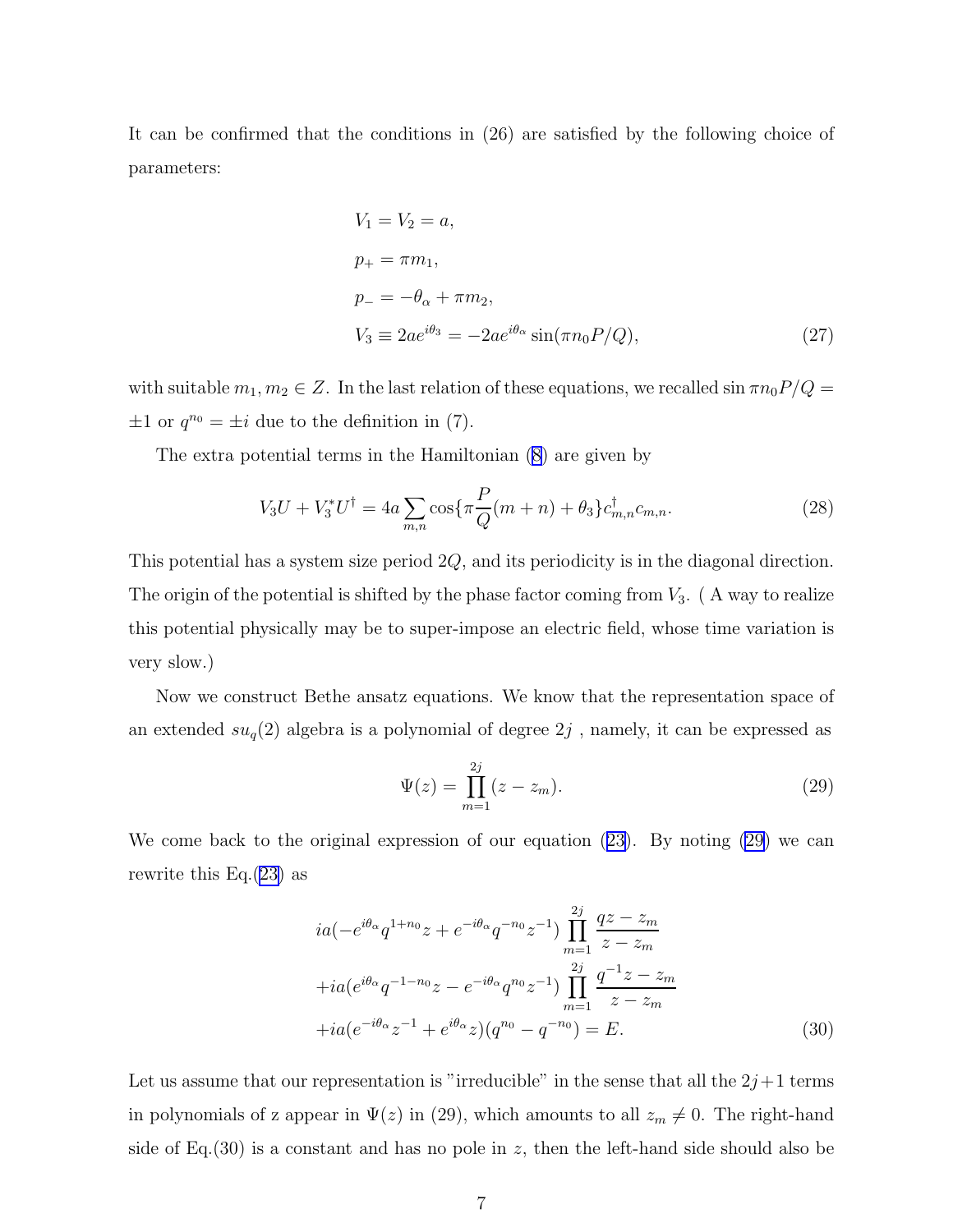<span id="page-7-0"></span>free of poles in z. By this pole free condition, we obtain Bethe ansatz equations

$$
\frac{e^{2i\theta_{\alpha}}z_l^2 - q^{2n_0+1}}{q^{2n_0+1}e^{2i\theta_{\alpha}}z_l^2 + 1} = -\prod_{m=1}^{2j} \frac{qz_l - z_m}{z_l - qz_m}, \qquad l = 1, \cdots, 2j.
$$
\n(31)

The energy eigenvalue is then given by

$$
E = -iae^{i\theta_{\alpha}}(q^{n_0} - q^{-n_0} - q^{n_0 - 1} + q^{-n_0 + 1})\sum_{m=1}^{2j} z_m,
$$
\n(32)

by using the solutions of (31).

Finally, we discuss the possibility of writing the zero energy solution of Eq.([23\)](#page-5-0) in terms of an Askey Wilson polynomial<sup>[[20\]](#page-10-0)</sup>. The Askey Wilson polynomial  $P_m(w)$ , which is a polynomial of degree m in  $(w + w^{-1})$ , is defined by

$$
A(w)P_m(q^2w) + A(w^{-1})P_m(q^{-2}w) - (A(w) + A(w^{-1}))P_m(w)
$$
  
=  $(q^{-2m} - 1)(1 - abcdq^{2m-2})P_m(w)$ , (33)

where

$$
A(w) = \frac{(1 - aw)(1 - bw)(1 - cw)(1 - dw)}{(1 - w^2)(1 - q^2 w^2)}.
$$
\n(34)

Let us set  $a = -b = q$ ,  $c = -d$  and replace q by  $q^{1/2}$  in (33); c may depend on q and we replace  $c(q) \to c(q^{1/2}) \equiv \bar{c}$ . We then have

$$
(1 - \bar{c}^2 w^2) P_m(qw) + (\bar{c}^2 - w^2) P_m(q^{-1}w) - (1 - w^2)(q^{-m} + \bar{c}^2 q^m) P_m(w) = 0.
$$
 (35)

We introduce the function  $\Psi_m(w)$  which is a polynomial of degree  $2m$  in w by

$$
\Psi_m(w) = w^m P_m(w),\tag{36}
$$

and replace w in (35) by  $w = \xi z$ . We then obtain

$$
(1 - \bar{c}^2 \xi^2 z^2) \Psi_m(q\xi z) + (\bar{c}^2 - \xi^2 z^2) q^{2m} \Psi_m(q^{-1} \xi z) - (1 - \xi^2 z^2) (1 + \bar{c}^2 q^{2m}) \Psi_m(\xi z) = 0. (37)
$$

Ifwe equate ([23](#page-5-0)) with  $E = 0$  and (37) by identifying  $\Psi(z) = \Psi_m(\xi z)$ , we have the conditions

$$
\bar{c}^{2}\xi^{2} = e^{2i\theta_{\alpha}}q^{1+2n_{0}},
$$
  
\n
$$
\bar{c}^{2}q^{2m} = -q^{2n_{0}},
$$
  
\n
$$
\xi^{2}q^{2m} = -e^{2i\theta_{\alpha}}q^{-1},
$$
  
\n
$$
1 + \bar{c}^{2}q^{2m} = -(q^{2n_{0}} - 1),
$$
  
\n
$$
\xi^{2}(1 + \bar{c}^{2}q^{2m}) = e^{2i\theta_{\alpha}}(q^{2n_{0}} - 1),
$$
\n(38)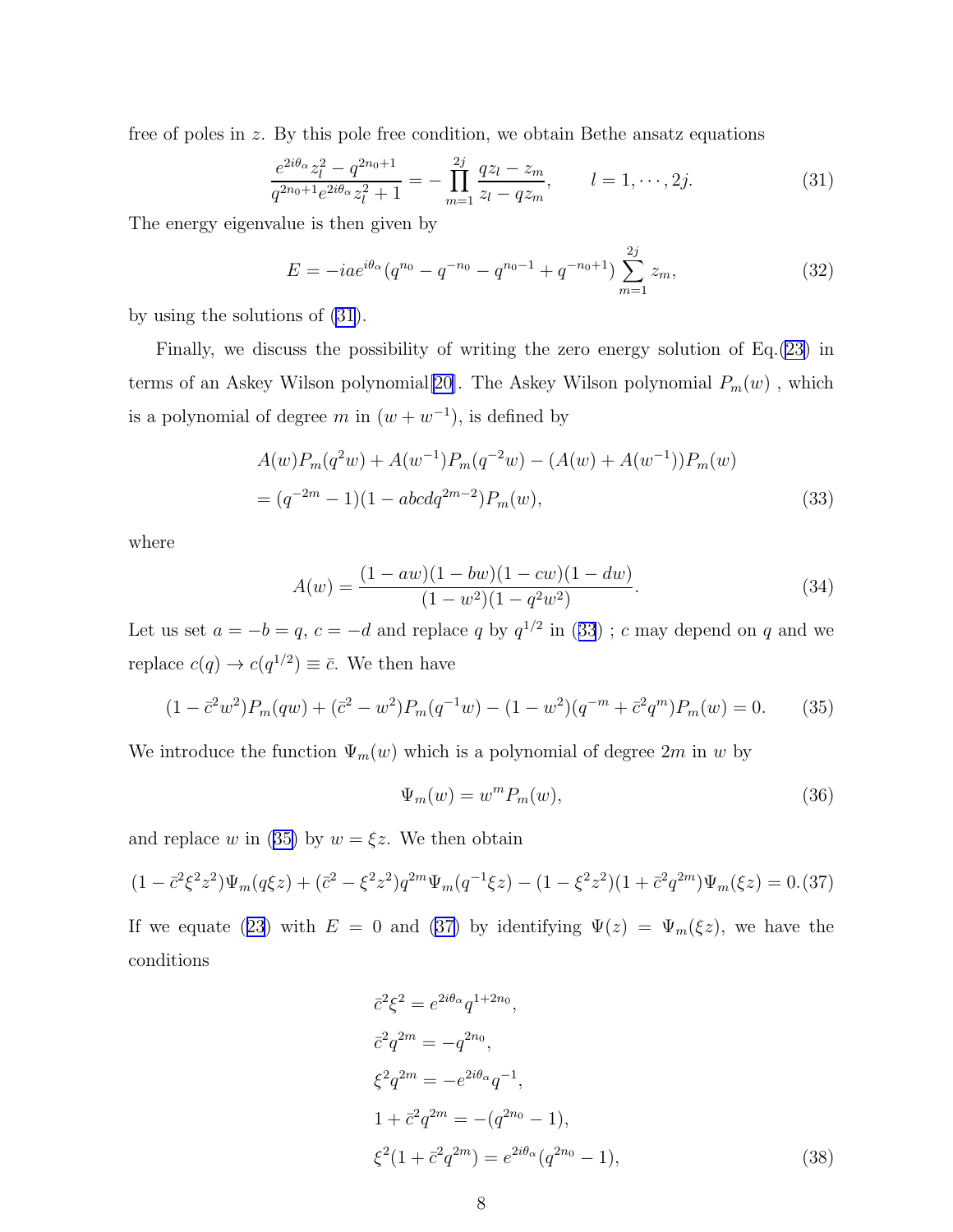which are solved by

$$
\xi^2 = -e^{2i\theta_\alpha}, \quad \bar{c}^2 = -q^{1+2n_0}, \quad q^{2m} = q^{-1}, \tag{39}
$$

for  $q^{2n_0} \neq 1$  (Eq.(7) suggests  $q^{2n_0} = -1$ ). The last relation in (39) gives  $q^{2m+1} = 1$ , which is consistent with our choice in (24) if  $2m = 2j$ . Namely we have  $\Psi(z) = \Psi_j(\xi z)$ , which is in fact a polynomial in  $z$  of degree  $2j$ . We have thus established that the zero energy solution of (23) for the choice of parameters in (24) is expressed by an Askey Wilson polynomial.

In passing we note that the limit  $n_0 \rightarrow 0$  is usually singular, due to the condition (7), and therefore we cannot recover the results of Wiegmann and Zabrodin by a simple limit  $n_0 \to 0$  of our final results. If one relaxes the condition  $(7)$  , on the other hand, the negative norm generally appears in the level of standard  $2j+1$  dimensional representation. However, it appears that this does not necessarily imply the negative norm in the Bloch electron problem: Due to the non-unitary similarity transformation  $A$ , the state vectors in the Bloch electron problem correspond to  $\langle b|A^{-1}$  and  $A|k\rangle$ , respectively, in terms of the bra  $\langle b|$  and ket  $|k\rangle$  vectors in the standard  $2j + 1$  dimensional representation, as was noted in connection with Eq.(5).

To summarize our consideration, the Hamiltonian of Bloch electrons in a uniform magnetic field with an additional periodic potential can be expressed as a linear combination of the generators of the extended q-deformed  $su(2)$  algebra. The realization of this q-deformed  $su(2)$  algebra on the functional space leads to functional Bethe ansatz equations. The solutions of the Bethe ansatz equations [\(31](#page-7-0)) are functions of finite degree for a generic value of  $n_0$ . It has also been shown that the zero energy solution is expressed by an Askey Wilson polynomial, but we have  $e^{ip_+} = \pm 1$  instead of the mid-band condition  $e^{ip_{+}} = i \text{ in } [4].$  $e^{ip_{+}} = i \text{ in } [4].$  $e^{ip_{+}} = i \text{ in } [4].$ 

One of the important aspects of the Bloch electron problem is multi-fractal behavior inthe energy spectrum. In our Hamiltonian  $(21)$  $(21)$  with a generic  $n_0$ , the system could be at the off- critical point without the multi-fractal behavior[\[21](#page-10-0)] † . This property should be checked by a numerical diagonalization of the Schrödinger equation  $(18)$ .

## Acknowledgments

<sup>†</sup> We thank Y. Hatsugai for pointing this out.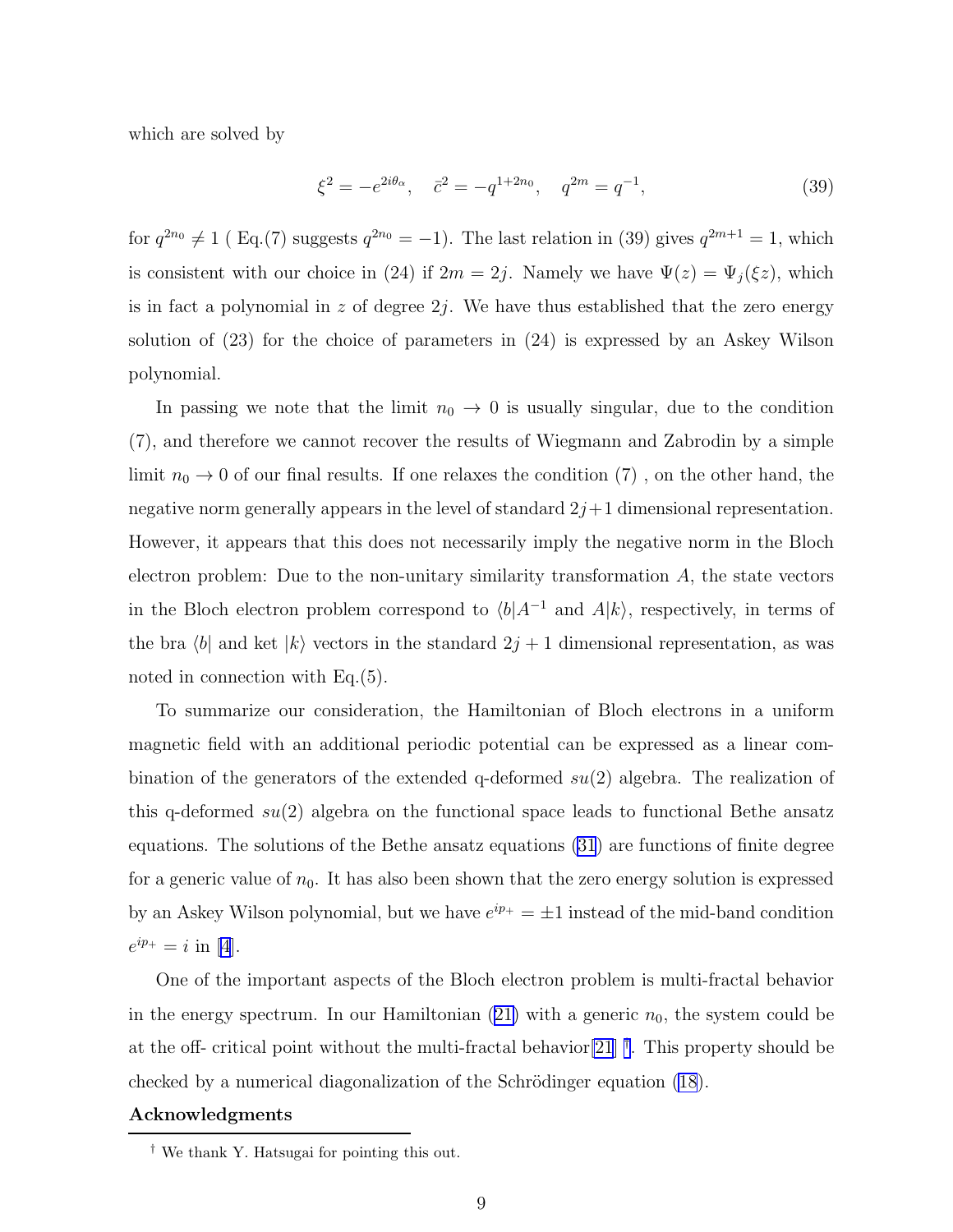<span id="page-9-0"></span>We would like to thank Y. Hatsugai, Y. Morita, C. H. Oh, and J. Shiraishi for valuable suggestions and discussions.

## References

- [1] E. K. Sklyanin, Usp. Mat. Nauk 40, 214(1985). V. G. Drinfeld, Dokl. Acad. Nauk 283, 1060(1985). M. Jimbo, Lett. Math. Phys. 10, 63(1985).
- [2] L. D. Faddeev, Les Houches Lectures 1982(Elsevier, Amsterdam, 1984). P. P. Kulish and E. K. Sklyanin, Lecture Note in Physics Vol. 151(Springer, Berlin,1982).
- [3] D. R. Hofstadter, Phys. Rev. **B 14**, 2239(1976).
- [4] P. B. Wiegmann and A. V. Zabrodin, Phys. Rev. Lett. 72, 1890(1994); Nucl. Phys. B422[FS], 495(1994).
- [5] Y. Hatsugai, M. Kohmoto, and Y. S. Wu, Phys. Rev. Lett. 73, 1134(1994); Phys. Rev. B 53, 9697(1996).
- [6] L. D. Faddeev and R. M. Kashaev, Comm. Math. Phys. 169,181(1995).
- [7] L. C. Biedenharn, J. Phys. A: Math. Gen. 22, L873(1989).
- [8] A. J. Macfarlane, J. Phys. A: Math. Gen. 22, 4581(1989).
- [9] Hong Yan, J. Phys. A:Math. Gen. 23, L1150(1990).
- [10] C. H. Oh and K. Singh, J. Phys A:Math. Gen. 27, 5907(1994).
- [11] K. Fujikawa, L. C. Kwek, and C. H. Oh, Mod. Phys. Lett. A10, 2543(1995).
- [12] S. H. Chiu, R. W. Gray and C. Nelson, Phys. Lett. A164, 237(1992).
- [13] D. Ellinas, Phys. Rev. **A45**, 3358(1992).
- [14] K. Fujikawa, Phys. Rev. A52,3299(1995).